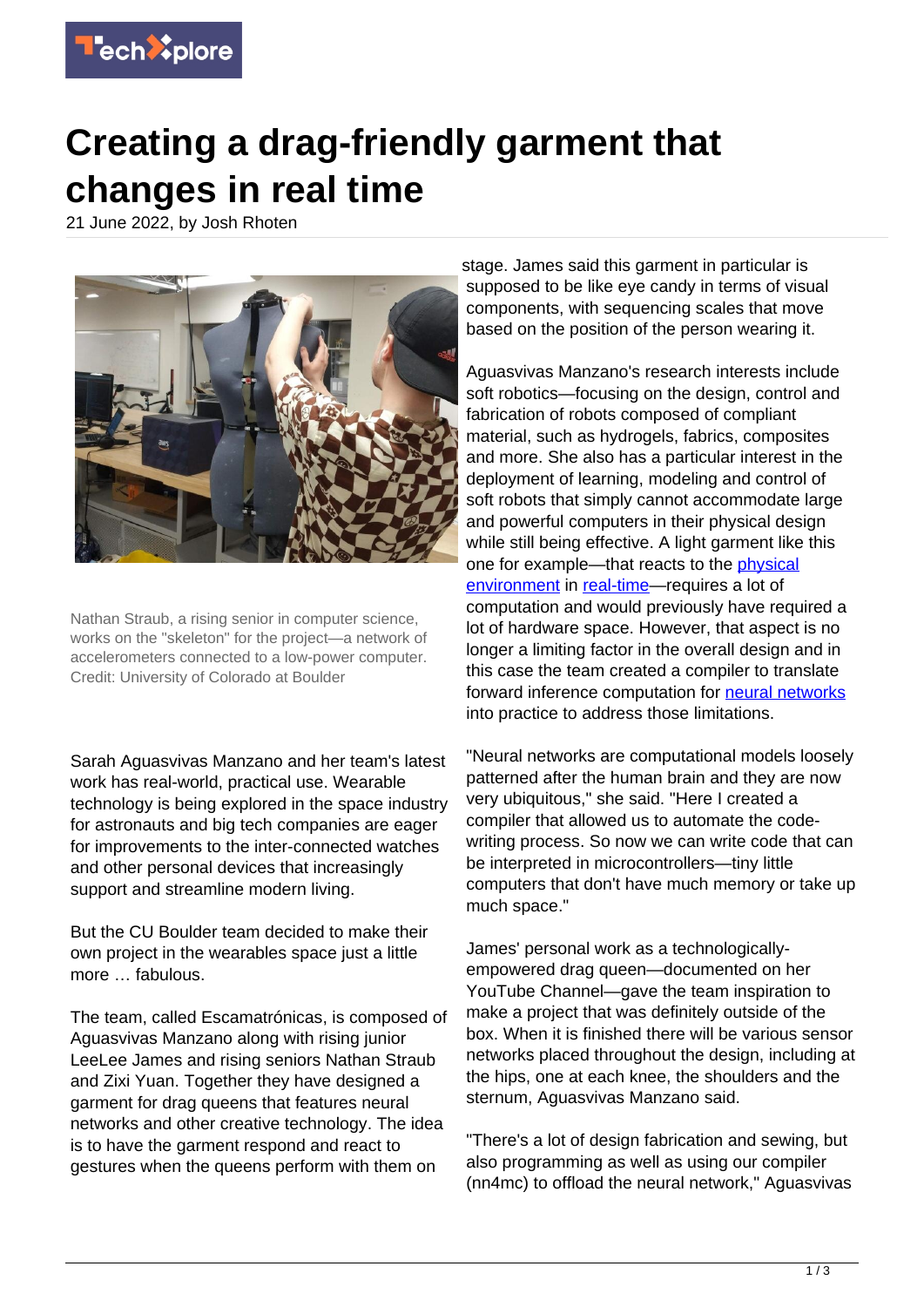

Manzano said.

As they move forward with the project, the team will continue to offload more efficient computation onto the garment so that the computer inside does not consume as much power. Doing so will improve usability, functionality and battery life.

The undergraduates are required to write a paper about their work for UROP, but Aguasvivas Manzano said the team also intends to turn the project into a [white paper](https://techxplore.com/tags/white+paper/) and add it to arXiv, since the project showed both creative skill and highquality technical know-how.

Aguasvivas Manzano finished her Ph.D. this spring and will work for Apple. She said that the team could not have done this type of research without the support they received from the College of Engineering and Applied Sciences, the Correll Lab, and the Intelligent Robotics Lab.

"In the five years I have been here, I could not have been happier with the culture—particularly in the computer science department. It was really refreshing compared to other universities," she said. "My advisor (Associate Professor Nikolaus Correll) and the university itself enabled creative thinking—fostering out-of-the-box thinking that I haven't seen in other institutions."

James echoed similar sentiments, saying that everything she has wanted to do for research has not only been allowed, but encouraged.

"The most impactful thing for me was having Sarah for this process," she said. "I have access to all these really amazing people and all these resources, but not only that, I feel totally free to utilize any of those people or tools and research to do anything and everything that comes to my mind."

 **More information:** Sarah Aguasvivas Manzano et al, High-bandwidth nonlinear control for soft actuators with recursive network models, arXiv:2101.01139 [cs.RO] [arxiv.org/abs/2101.01139](https://arxiv.org/abs/2101.01139)

Provided by University of Colorado at Boulder